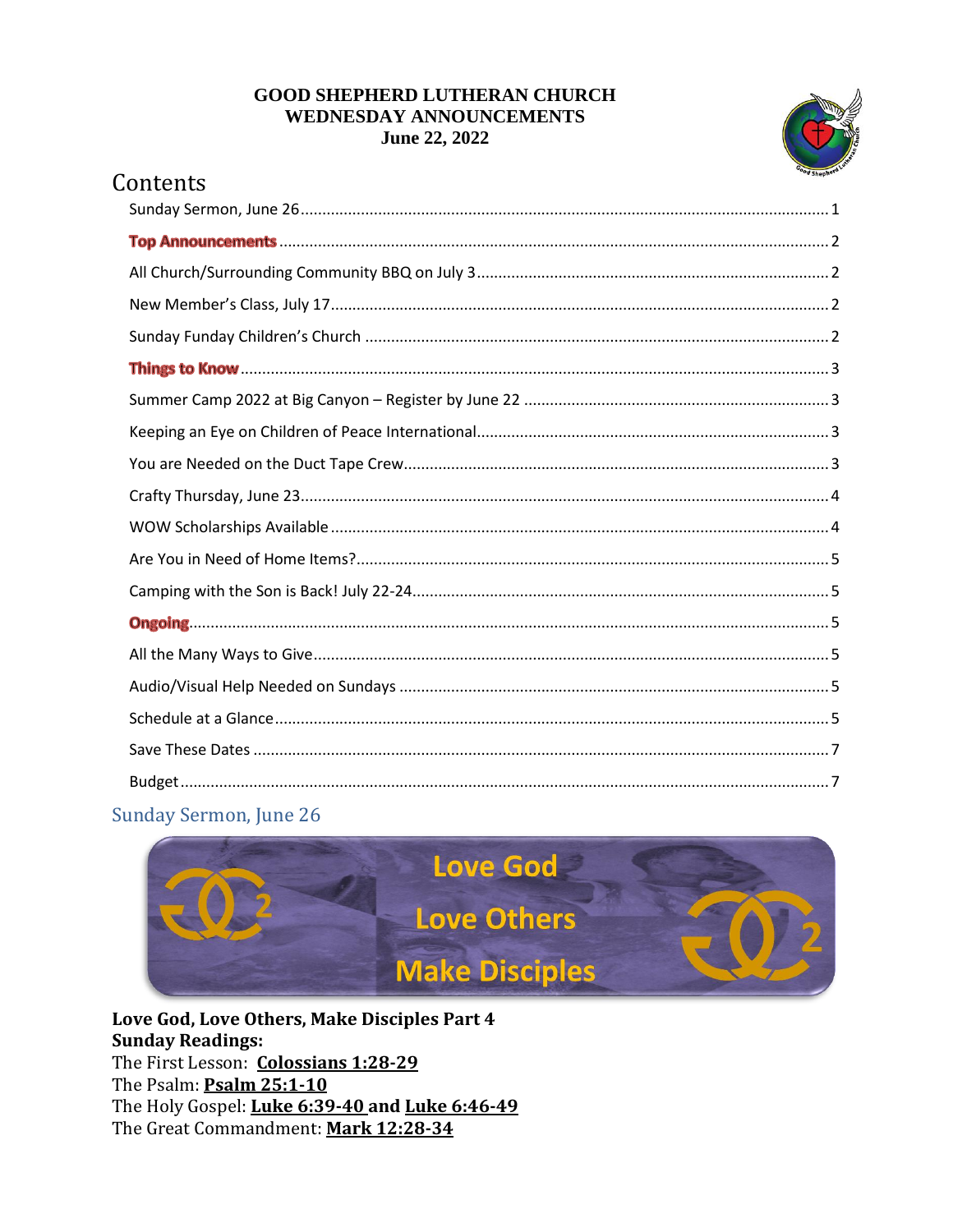The Great Commission: **[Matthew 28:16-20](https://www.bible.com/bible/111/mat.28.16-20)**

Even if you cannot attend in-person service, be sure to join **[Pastor Jeff](https://www.goodshepherdutah.com/about-us) online at 8:00 AM** or 9:30 AM. See all service times and information on the next page. Facebook: <https://www.facebook.com/goodshepherdutah/> GSLC Website: <https://goodshepherdutah.sermoncloud.com/live> YouTube: [Live Streamed Services -](https://www.youtube.com/playlist?list=PL3uHy86kZK2lvEyxDRxlMAf-270bivhOr) YouTube

While watching the live stream from Facebook or YouTube, remember to hit the Like or Thumbs Up button to let us know you are there. You can also hit that Share button so your friends and family know where they can worship with you. And, if you haven't done so already, make sure to follow and/or subscribe and turn on notifications. You'll receive instant notification when we go live or post new content.

If you miss the Sunday service or just want to see it again, please visit the church website or the mobile app for links to past services or click [Here.](https://www.goodshepherdutah.com/pastlivestreams)

#### **Top Announcements**

# <span id="page-1-1"></span><span id="page-1-0"></span>All Church/Surrounding Community BBQ on July 3

Yes, you heard it right! Good Shepherd is hosting a BBQ for not only our church community, but also for the community around the church building. Please come to the All Church/Community BBQ on July 3 beginning after the 11:00 AM service ends (so think 12:30ish). The church will provide the hotdogs, brats, and dessert. We are asking the

congregation to bring side dishes such as potato salads, beans etc... We hope to have people from the surrounding neighborhood, so we will need lots of side dishes!

And thank you to Teresa Deppe and Rich Westland for assembling our brand-new BBQ grill.

# <span id="page-1-2"></span>New Member's Class, July 17

Thinking you may want to become a member of Good Shepherd? On July 17, after the 11:00 AM service, meet with our pastors and learn what Good Shepherd is all about. This is a great class for new folk to attend, even if you are transferring your membership from another Lutheran congregation. We won't twist your arm to join—we will try and answer all of your questions.

<span id="page-1-3"></span>

**Sunday Funday Children's Church** is held at 9:30 for kids age 3 through 5th grade in the Fellowship Hall. We'll learn about being a disciple of Jesus through Bible stories, worship with prayer and singing, games, and crafts.





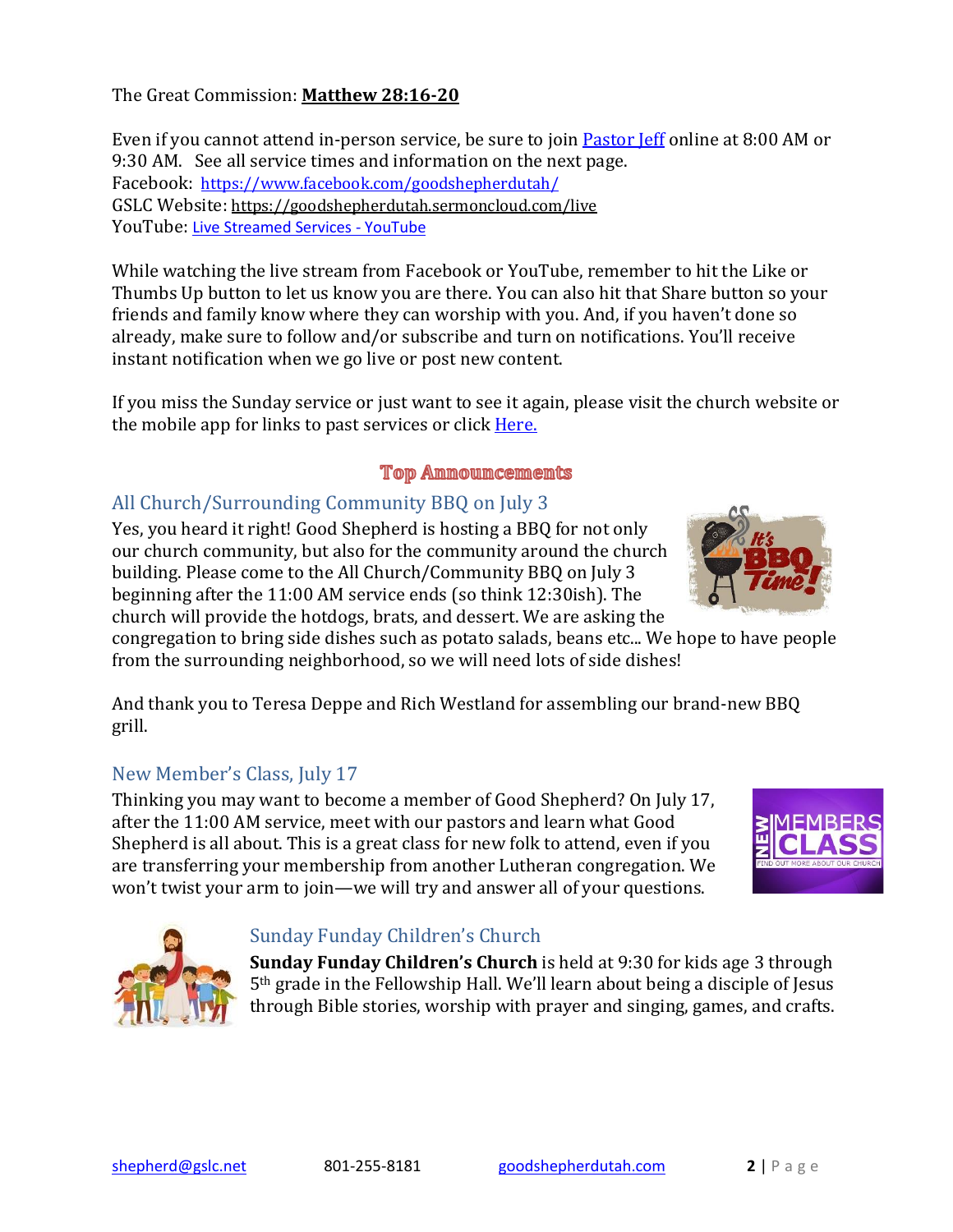### **Things to Know**

### <span id="page-2-1"></span><span id="page-2-0"></span>Summer Camp 2022 at Big Canyon – Register by June 22



Summer Camp 2022 is going to be an amazing retreat week for junior high & senior high students held at Big Canyon Camp in Wanship, Utah. The REGISTRATION DEADLINE is Wednesday, June 22 - so don't wait, get registered TODAY!

CLICK HERE TO REGISTER [https://goodshepherdutah.ccbchurch.com/goto/forms/35/responses/new\)](https://goodshepherdutah.ccbchurch.com/goto/forms/35/responses/new)

In mid-July we will spend an unforgettable week at Big Canyon filling our time with God's Word, Christian fellowship, exciting group games, challenge courses, water sliding, swimming, hanging out on the beach and just plain tons of outrageous fun in the mountains of Northern Utah. The focus for this week of camp will be on discipleship and what it means to follow Jesus with our entire lives, which includes our hearts and our minds. It is our desire to see each student grow in their relationship with Jesus and to recognize that a life committed to Christ is the biggest adventure they could ever embark on!

This Summer Camp is really three camps in one. There will be activities and worship sessions that will involve all the youth together as one large group. There will also be sessions, small groups, games, and fellowship for small groups as well as a lot of one-onone attention for each youth at camp. The teaching sessions at this camp have a solid Biblical foundation that will help the youth realize that God is calling them into a lifelong relationship with Himself and that He is passionately pursuing our hearts!

The cost is \$315 per person which includes meals, lodging, T-shirt, camp staff, and camp materials. Scholarship help is available…please DO NOT let cost be the reason you don't join us this summer.

### <span id="page-2-2"></span>Keeping an Eye on Children of Peace International



Wondering what our team has been up to since we prayed them off on June 12? Then, check them out on their [Facebook](https://www.facebook.com/ChildrenOfPeaceInternational) page. Pictures are being posted regularly.



### <span id="page-2-3"></span>You are Needed on the Duct Tape Crew



We have Spring Cleanup and Fall Cleanup, but what about the rest of the year. That is where The Duct Tape Crew comes in. The Duct Tape Crew is a group of people who help with special building needs throughout the year. Some skilled and some unskilled. Many of these projects are a great opportunity to finish off those community service requirements.

Our list changes regularly. We have some sprinklers that need some help, trees and bushes that need trimming and some pretty dirty walls inside.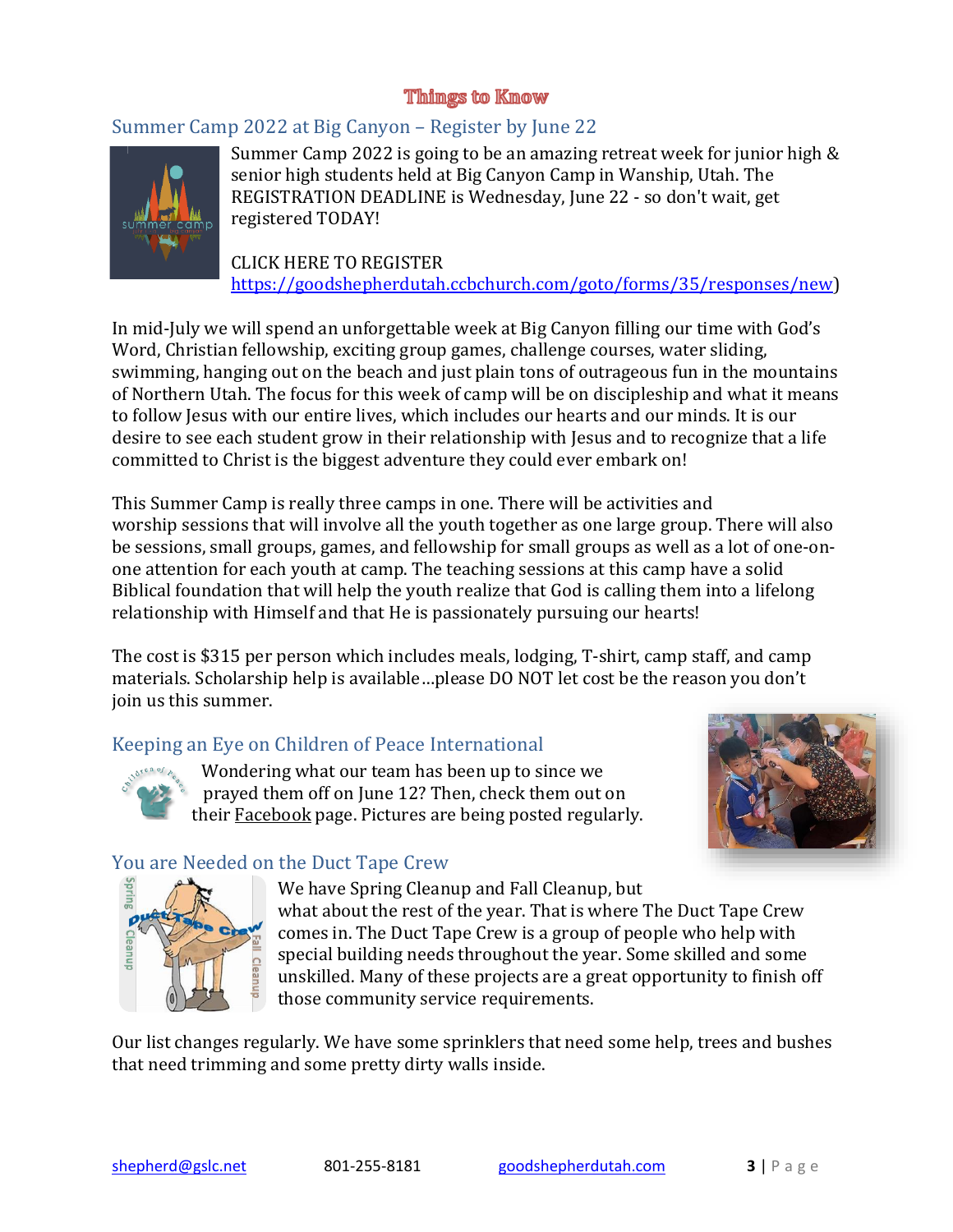If you would like to be a part of the Duct Tape Crew, contact Kathy or Jeremy and they will add you to the group. When there is a need that arises, you will receive an email informing you of the need. Most of these tasks can be done whenever you choose.

Check out the Volunteer Opportunities board in the hallway outside the restrooms to sign up for ongoing and special tasks that need to be done

# <span id="page-3-0"></span>Crafty Thursday, June 23

Being in Christian community is very important here at Good Shepherd. And if you are a crafty person, we have several activities for you.

# **Ouilting**

New quilters, seasoned quilters, and quilter wannabes, come join our quilting circle. We meet on the 2nd and 4th Thursday of each month beginning at 9:00 am to noon. Quilts are given to the kids at Royal Family KIDS Camp and donated to our annual Potato Bar & Auction. Talk to Willa Zeeh for more information.

# Knit and Crochet

Our group is open to all; from those wanting to learn to Knit and Crochet to the experienced veterans. We work on service projects for the needy and the church. For those new to these skills, there are teachers who are happy to show you how. If you have questions, contact Gloria Schmick (801-673-5855). This group meets every Thursday from 12:30-2:30 pm. Yarn and tool donations are always needed and appreciated.

# Crafting in Community

Good Shepherd's resident artist and crafty person, Julie Swingley, will lead a small group in learning how to make ridiculously cute crafts. These classes are typically held the first Thursday of each month from 6:00-9:00 pm. However, this month Julie is hosting this extra Independence Day craft session on June 23 from 6:00-8:00 PM. Since the group is limited in size, (8 or so ladies), we are asking that you RSVP in advance by calling or texting Julie at 801-558- 1285. The cost of the craft will be \$5 for supplies which will enable

you to make both the wall hanging and the container. You will need to bring hot glue gun (and glue sticks) and scissors. Julie will bring all other supplies.

# <span id="page-3-1"></span>WOW Scholarships Available

en of the Word (W.O.W) cholarship

Deadline: July 1, 2022

W.O.W is accepting scholarship applications this year from May 22 until July 1. The scholarship is available to any woman who is a member of Good Shepherd. If you are college-bond for the first time or if you are working toward upgrading your skills to meet changes in the workplace, we would love to help you reach your goal. The applications are available on the WOW board in the church's lobby or

from the church's [website](http://goodshepherdutah.com/). Direct questions to Donna Kay Lipsey.





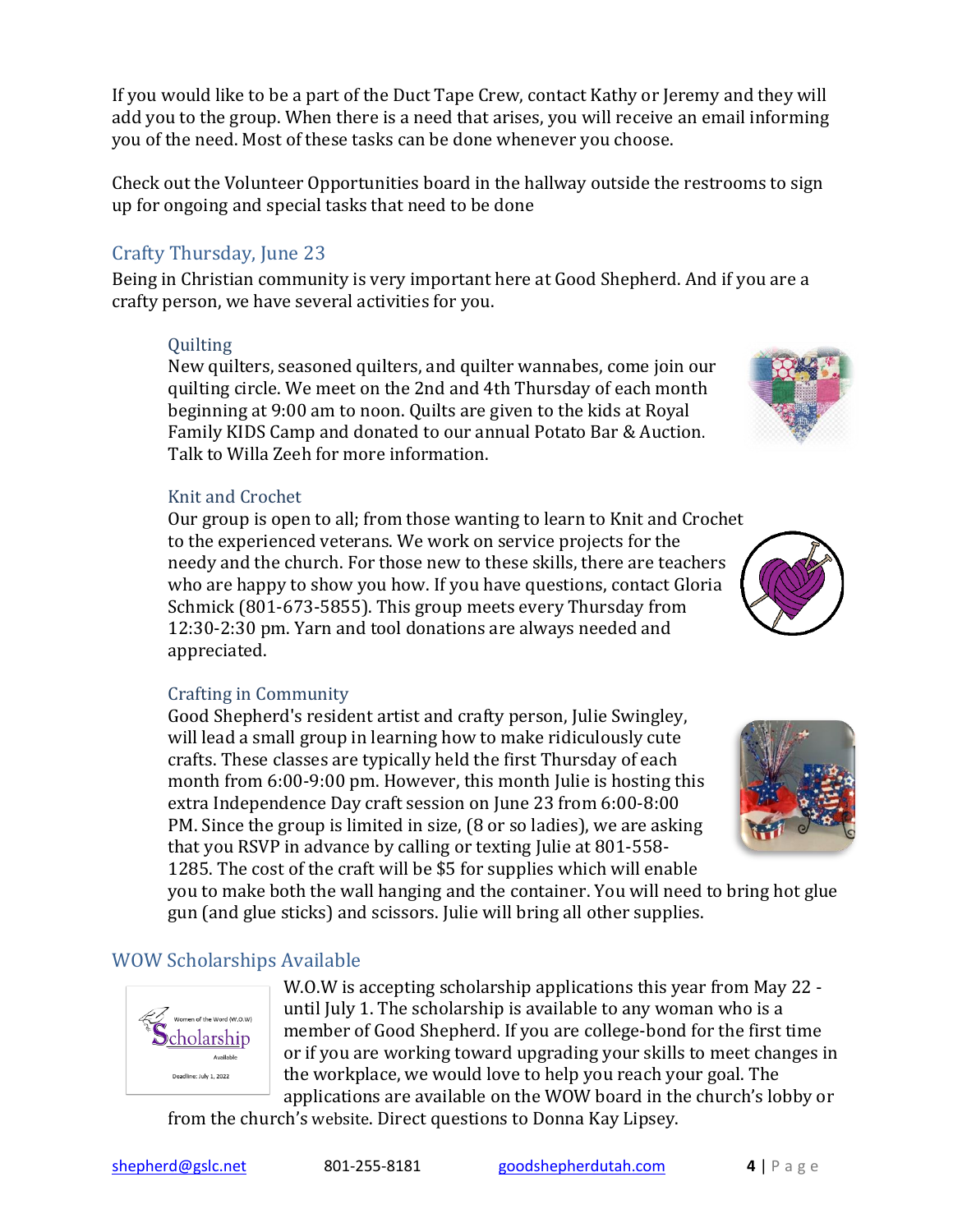# <span id="page-4-0"></span>Are You in Need of Home Items?

We have a family who is clearing out their mother's home and want to give Good Shepherd first dibs. If you are in need of anything from furniture to linens, the family has invited Good Shepherd to visit the home on Monday, July 11 from 8:00 AM  $-$  1:00 PM to take what they want for FREE. Everything that doesn't get taken will be hauled off. Call the church office for the address.

# <span id="page-4-1"></span>Camping with the Son is Back! July 22-24



Join us at Rockport State Park, Twin Cove Loop. This is not a group site, which means that everyone will need to make their own reservations directly with the campground at [stateparks.utah.gov/parks/rockport/.](https://stateparks.utah.gov/parks/rockport/) The cost is only

camping with Jesus is better \$25/night. There are no hookups, but there are tent sites. The loop is directly adjacent to the water.

As of Monday, June 20 only 7 of the 23 sites are still available. So, if you are interested in joining us, book your site now! Again, this is not a group site. Therefore, anyone (including the general public) can reserve these spots. Once you have reserved your place, contact Kathy in the church office so that she can add you to the group email list.

#### **Ongoing**

### <span id="page-4-3"></span><span id="page-4-2"></span>All the Many Ways to Give

Giving is easy from the Good Shepherd [website](https://www.goodshepherdutah.com/) (Choose Give, Give then Online Giving. Online Giving

Or follow the directions on the page to text in a donation or download the app to set up auto giving. You can also go through your bank or mail a check.

# <span id="page-4-4"></span>Audio/Visual Help Needed on Sundays

We are able to live stream our 8:00 AM and 9:30 AM Sunday services with the help of a twelve-member audio/visual team. Most of our team members have been with us for more than a year. We now need some new people who have an interest in media and a heart for Jesus to volunteer.

This is a great opportunity for real-world training. The time invested each month is small and makes for a fun volunteer project. Contact Rick [\(Rick@gslc.net\)](mailto:Rick@gslc.net) 801- 255-8181in the church office if you have a few hours to spare each month. You can volunteer for as many or as few Sundays as you desire.



### <span id="page-4-5"></span>Schedule at a Glance

| <b>Date</b>       | <b>Day</b> |                                        | <b>Event Name</b>    | <b>Time</b>     |
|-------------------|------------|----------------------------------------|----------------------|-----------------|
| 6/22              | Wednesday  | <b>COPI Trip</b>                       |                      | ALL DAY-ALL DAY |
|                   |            | AA (Serenity Now group - Open meeting) |                      | 7:00 PM-8:00 PM |
|                   |            | <b>COMMUNITY Youth Group</b>           |                      | 7:00 PM-8:30 PM |
| 6/23              | Thursday   | <b>COPI Trip</b>                       |                      | ALL DAY-ALL DAY |
| shepherd@gslc.net |            | 801-255-8181                           | goodshepherdutah.com | 5 Page          |

#### **Ways to Give Electronically**

- Text "GSLC UTAH" to (833)837-5938 from your phone for a direct link to a giving form.

- Text "GSLC app" to (833)837-5938 from your phone for a direct link to download the app. The Give button is at the bottom of the home screen,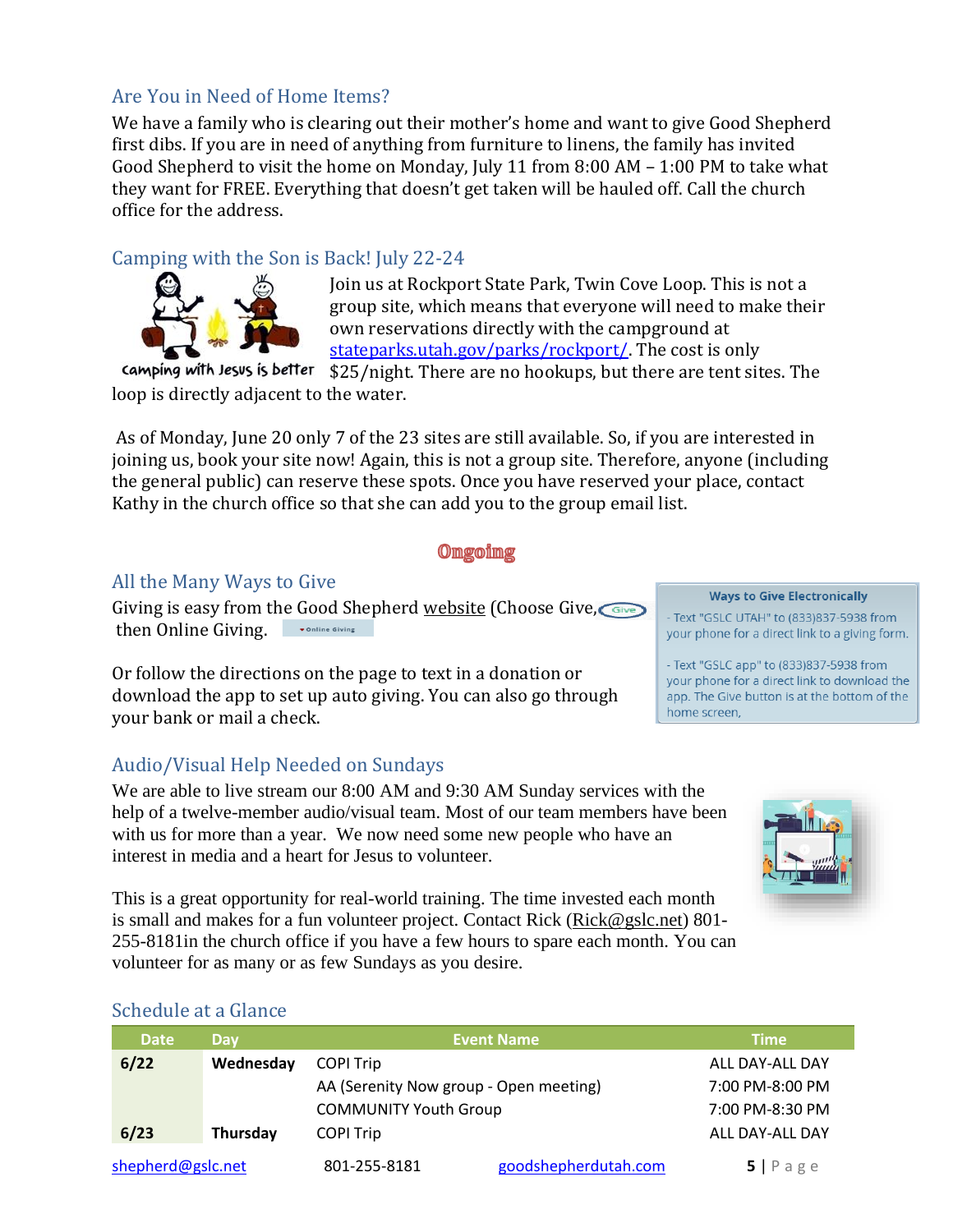|      |               | Quilting                                       | 9:00 AM-12:00 PM  |
|------|---------------|------------------------------------------------|-------------------|
|      |               | Gideon, Your Weakness: God's Strength, Morning | 10:00 AM-11:30 AM |
|      |               | Knit & Crochet Together                        | 12:30 PM-2:30 PM  |
|      |               | Men's Bible Study - "The Chosen"               | 6:00 PM-8:00 PM   |
|      |               | <b>Crafting in Community</b>                   | 6:00 PM-8:00 PM   |
| 6/24 | Friday        | <b>COPI Trip</b>                               | ALL DAY-ALL DAY   |
| 6/25 | Saturday      | <b>COPI Trip</b>                               | ALL DAY-ALL DAY   |
|      |               | Men's Bagels, Bible Study & Brotherhood        | 9:00 AM-10:00 AM  |
|      |               | AA- Come as You Are                            | 5:00 PM-6:00 PM   |
| 6/26 | <b>Sunday</b> | <b>COPI Trip</b>                               | ALL DAY-ALL DAY   |
|      |               | 8:00 AM Worship Service                        | 8:00 AM-9:00 AM   |
|      |               | 9:30 AM Worship Service                        | 9:30 AM-10:30 AM  |
|      |               | Children's Church                              | 9:30 AM-10:30 AM  |
|      |               | 11:00 AM Worship Service                       | 11:00 AM-12:00 PM |
| 6/27 | Monday        | <b>COPI Trip</b>                               | ALL DAY-ALL DAY   |
|      |               | <b>Adult Dance Ministry</b>                    | 7:00 PM-9:00 PM   |
|      |               | Gideon, Your Weakness: God's Strength, Evening | 6:30 PM-8:00 PM   |
| 6/28 | Tuesday       | <b>COPI Trip</b>                               | ALL DAY-ALL DAY   |
|      |               | <b>ONLINE Youth Group Bible Study</b>          | 7:00 PM-8:00 PM   |
|      |               | <b>Boy Scouts</b>                              | 7:00 PM-9:00 PM   |
| 6/29 | Wednesday     | <b>COPI Trip</b>                               | ALL DAY-ALL DAY   |
|      |               | AA (Serenity Now group - Open meeting)         | 7:00 PM-8:00 PM   |
|      |               | <b>COMMUNITY Youth Group</b>                   | 7:00 PM-8:30 PM   |
| 6/30 | Thursday      | <b>COPI Trip</b>                               | ALL DAY-ALL DAY   |
|      |               | Gideon, Your Weakness: God's Strength, Morning | 10:00 AM-11:30 AM |
|      |               | Knit & Crochet Together                        | 12:30 PM-2:30 PM  |
| 7/01 | Friday        | <b>COPI Trip</b>                               | ALL DAY-ALL DAY   |
| 7/02 | Saturday      | <b>COPI Trip</b>                               | ALL DAY-ALL DAY   |
|      |               | Men's Bagels, Bible Study & Brotherhood        | 9:00 AM-10:00 AM  |
|      |               | AA- Come as You Are                            | 5:00 PM-6:00 PM   |
| 7/03 | <b>Sunday</b> | <b>COPI Trip</b>                               | ALL DAY-ALL DAY   |
|      |               | 8:00 AM Worship Service                        | 8:00 AM-9:00 AM   |
|      |               | 9:30 AM Worship Service                        | 9:30 AM-10:30 AM  |
|      |               | Children's Church                              | 9:30 AM-10:30 AM  |
|      |               | 11:00 AM Worship Service                       | 11:00 AM-12:00 PM |
|      |               | Parish Nurse - Health Check Sunday             | 9:00 AM-12:00 PM  |
|      |               | All Church BBQ                                 | 12:30 PM-2:30 PM  |
| 7/04 | <b>Monday</b> | <b>Adult Dance Ministry</b>                    | 7:00 PM-9:00 PM   |
| 7/05 | Tuesday       | <b>ONLINE Youth Group Bible Study</b>          | 7:00 PM-8:00 PM   |
|      |               | <b>Boy Scouts</b>                              | 7:00 PM-9:00 PM   |
| 7/06 | Wednesday     | Light to Lend Meeting                          | 6:00 PM-7:00 PM   |
|      |               | AA (Serenity Now group - Open meeting)         | 7:00 PM-8:00 PM   |
|      |               | <b>COMMUNITY Youth Group</b>                   | 7:00 PM-8:30 PM   |

For Group information, visit the [Ways to Get Involved](#page-4-5) section on the website or mobile app for complete details and contact information.